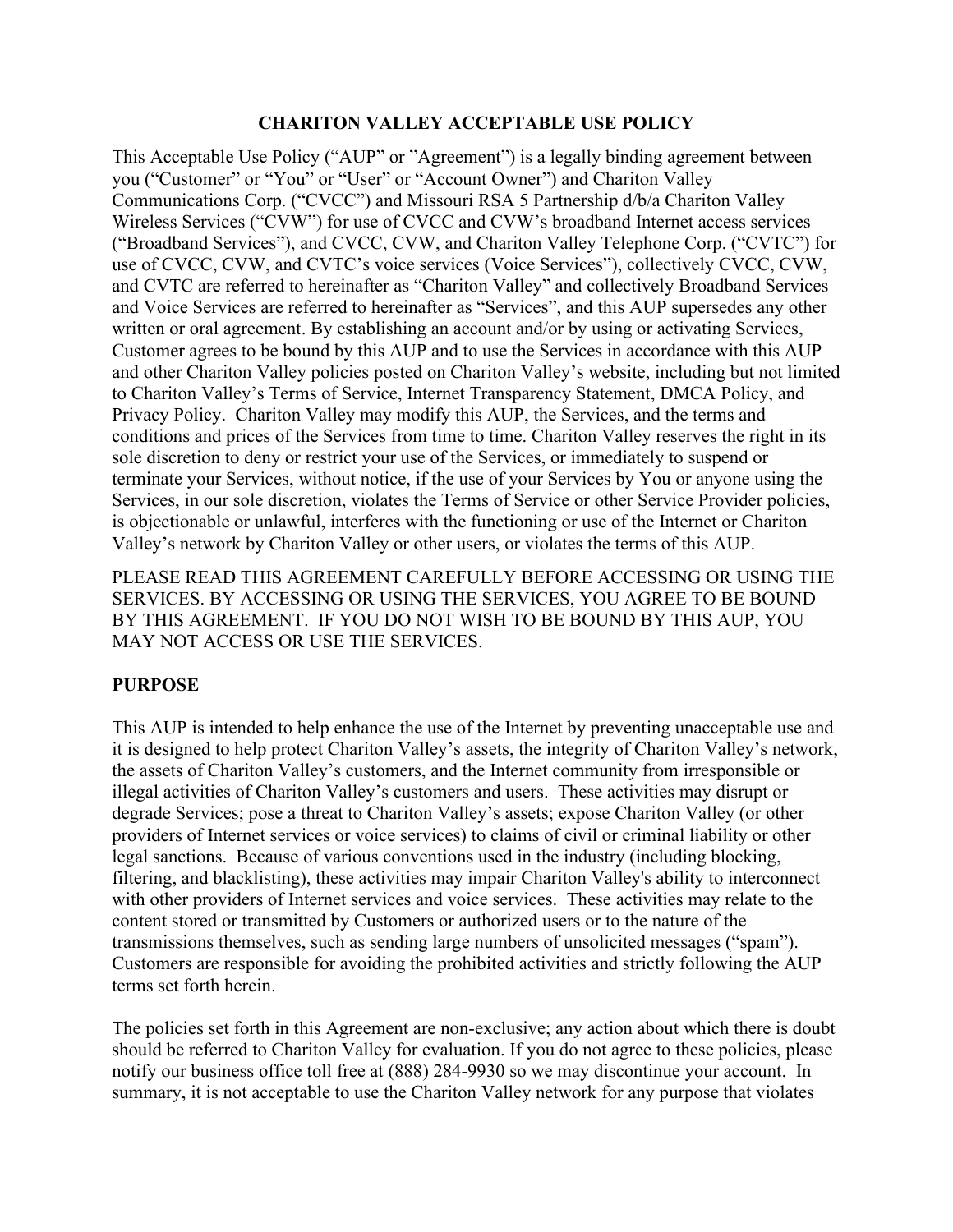local, state, or federal laws or to transmit communications that might be highly offensive or damaging to any recipients or to use the service in a manner that is unintended. It is not acceptable to interfere with, violate, circumvent, misuse, distribute or disrupt network users, equipment, or services, which include but are not limited to:

- Attempting to obtain unauthorized access to any network or account. This includes accessing data not intended for end user customers, logging into a server or account without being expressly authorized to access or probing the security of other networks.
- Attempts to interfere with the Service of others including users, hosts, and networks. This includes "denial of service" attacks, "flooding" of networks, deliberate attempts to overload a Service and attempts to "crash" any host.
- Reselling any Chariton Valley Services, without Chariton Valley's written consent.
- Distribution of Chariton Valley Services beyond the scope of your end-user account.
- Equipment, accessory, apparatus, circuit, or devices that are harmful to the network, shall not be attached to or connected with Chariton Valley facilities.
- Circumventing copyright laws and regulation, including the unauthorized download of music, video, images, books, software, or content and/or other copyright protected works.
- Illegal robocalling.

Chariton Valley has a zero-tolerance policy regarding use of Services to engage in inappropriate conduct with a minor (anyone under 18 years of age). Customer shall not knowingly collect or solicit personal information from a minor without the express consent of the parent or guardian of the minor, nor shall Customer use Services to harm or intimidate a minor. Chariton Valley complies with all federal and state laws pertaining to the protection of minors.

# **STATEMENT OF RESPONSIBILITY**

The use of the Services, system, and network by the User is purely permissive, and no license or periodic right of use is granted. All information placed upon the system, or network, is published by User and not by Chariton Valley. Chariton Valley will not edit or exercise any prior control over content of messages placed by User on the system. Chariton Valley assumes no responsibility for the accuracy or quality of the information obtained through its Services. Chariton Valley acts only as a conduit for information placed by the User. Chariton Valley makes no guaranties of privacy; all user files, unless otherwise stated, are subject to search/investigation by Chariton Valley if deviant activity is suspected. E-mail content is deemed private information. User agrees to indemnify and hold harmless Chariton Valley from any claims resulting from Customer's use of the Service that damages User or another party.

Keeping registry information updated and accurate is the responsibility of the domain holder and not Chariton Valley. Each Chariton Valley account has a password that is key to gain access to the account. The Customer who registers the account is solely responsible for all access and actions taken regarding the account. The Customer shall not permit or assist others to abuse or fraudulently use it. It is the Account Owner's responsibility to safeguard the account password and to ensure that Chariton Valley AUP is honored. Chariton Valley will hold the Account Owner responsible for any violations of the AUP. Chariton Valley will not ask you for your password in an unsolicited telephone call or email. If you believe your password has been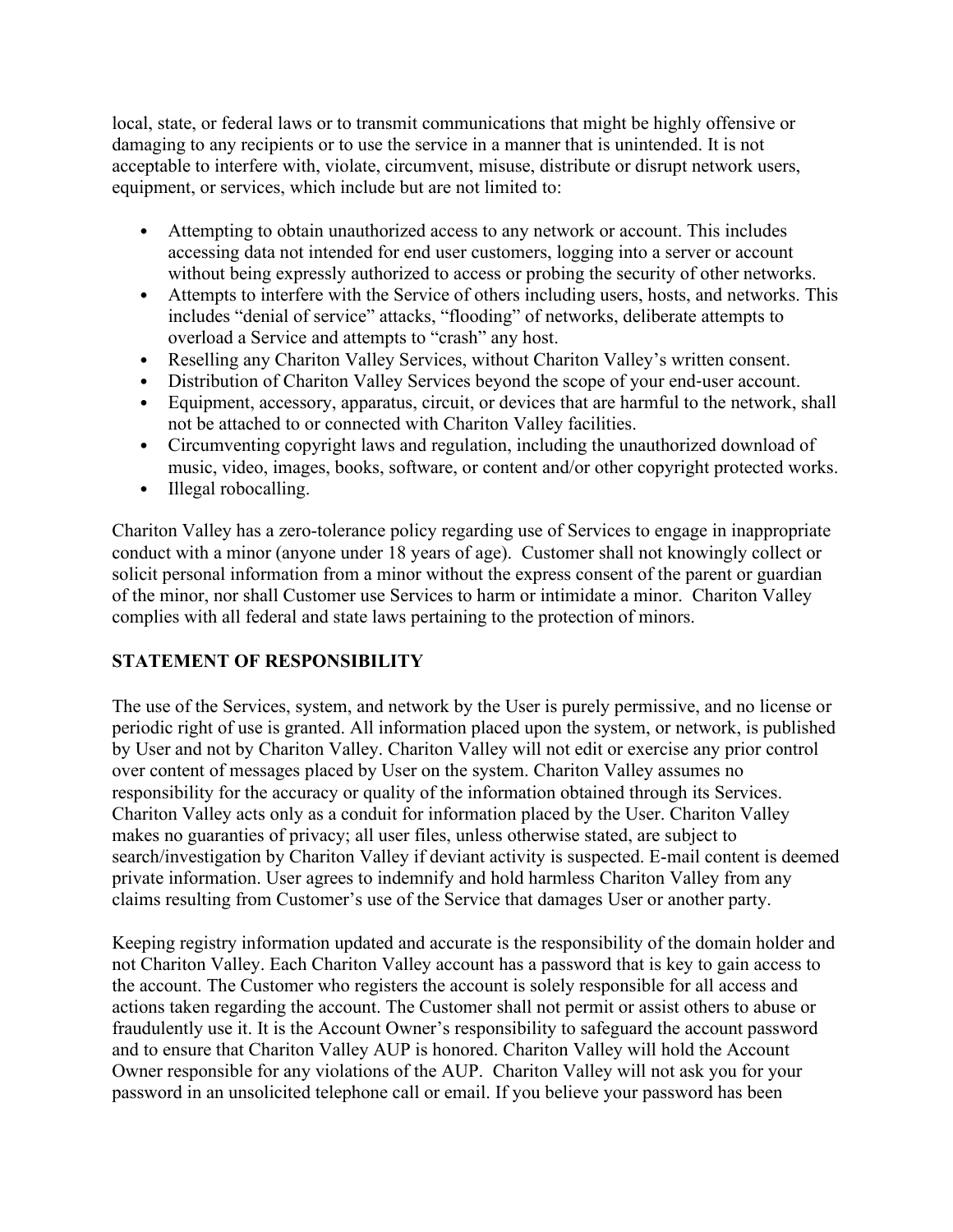compromised, you should immediately change your password to prevent the unauthorized use of it. Chariton Valley enforces these policies with respect to Chariton Valley Customers only. We are not responsible for abusive actions from other sites or networks on the Internet.

Chariton Valley makes no warranties of any kind, whether expressed or implied, for the Services it is providing. Chariton Valley is not responsible for any damages to the Account Owner, including loss of data resulting from delays, mis-deliveries, or service interruptions, sustained, or incurred in connection with the use of, operation of, or inability to use Chariton Valley's Services.

Chariton Valley provides access to Usenet newsgroups system. Frequently, articles in these newsgroups contain language or pictures intended for adult audiences. For this reason, Chariton Valley does not provide accounts to individuals less than 18 years old without express written permission, and acceptance of these policies, by a parent or legal guardian.

## **UNAUTHORIZED SHARING**

You agree not to allow others to use any of the Services provided including, but not limited to, sharing your account username and password, or broadband access via any type of networking device (router, gateway, wireless access point, etc.). You may at your own risk and responsibility permit other members of your household to access the Services and utilize some networking devices approved by Chariton Valley for use within your household only. You as the  $\overline{A}$ ? Account Owner shall ensure that other such users are aware of and comply with these terms of use, and you agree to be held responsible for any activity or use of the Services on that account, whether or not authorized by You.

## **OTHER SERVICES**

Other services not specifically listed in this AUP, but that are provided by Chariton Valley, are also governed by this AUP.

## **ILLEGAL AND/OR PROHIBITED CONDUCT**

The Services may not be used for any purpose that violates local, state, or federal laws. **The following actions, content, and/or practices are examples of illegal and/or prohibited conduct, which may result in the termination of Customer's account.** Customers in violation of this AUP may also be subject to any appropriate legal action and/or consequences. Chariton Valley reserves the right to cooperate with legal authorities and/or injured third parties in the investigation of any suspected illegal activity or civil wrong.

#### **Network**

- Illegal robocalling.
- Attempting to circumvent user authentication or security of any host, network, or account on Chariton Valley systems or the Internet at large ("cracking").
- Use of Chariton Valley systems or networks (willfully or negligently) in a manner that encumbers disk space, processors, bandwidth, or other system resources so as to interfere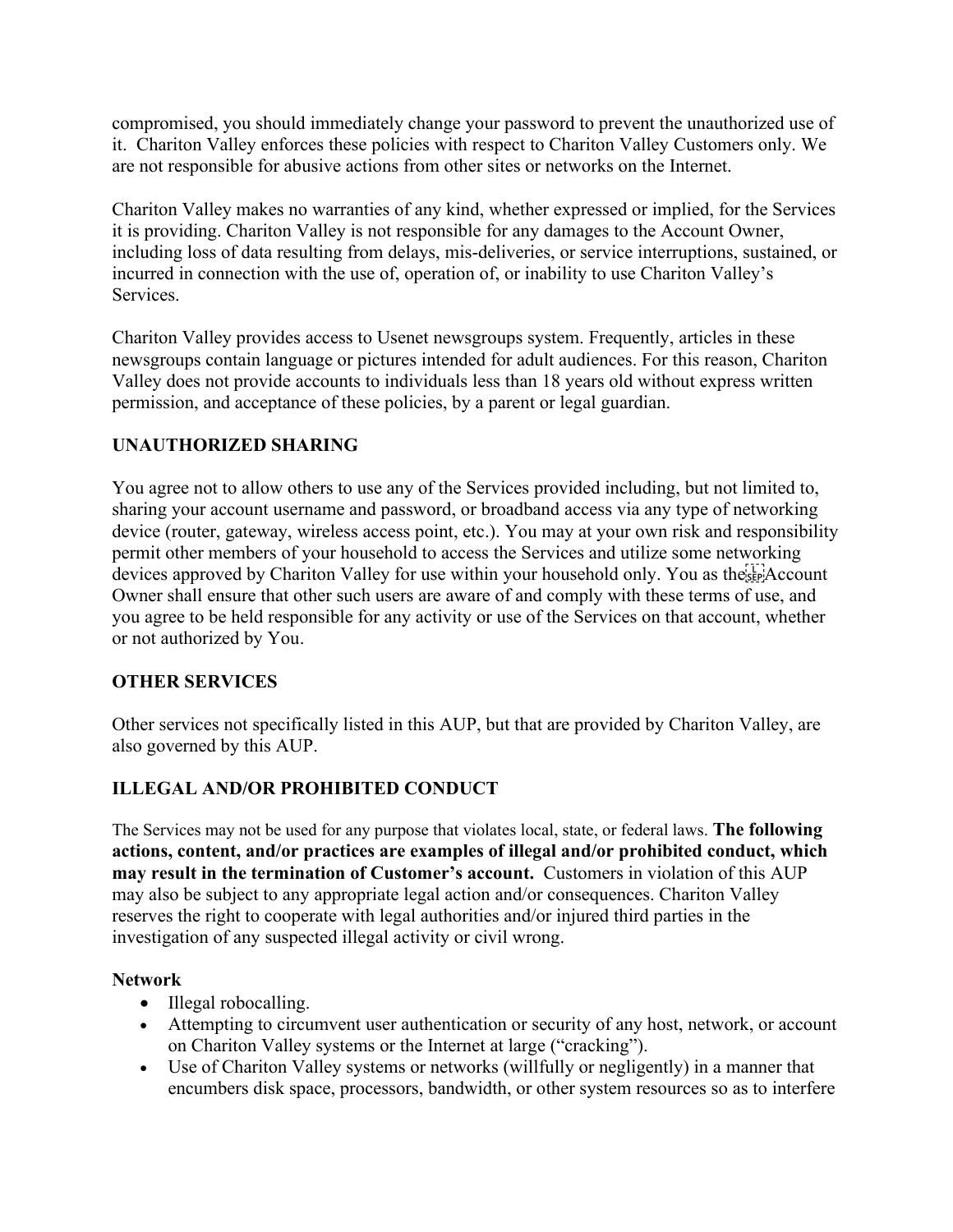with others' normal use of services on Chariton Valley or other systems and networks ("denial of service" attack).

- Attempting to gain unauthorized access to any account or computer resource not belonging to that user (e.g., "spoofing"); or, obtaining or attempting to obtain service by any means or device with intent to avoid payment.
- Engaging in any activities that will cause a denial-of-service (e.g., synchronized number sequence attacks) to any server or end user; or, using Chariton Valley products and services to interfere with the use of the Chariton Valley network by other customer's or authorized users.
- Allowing programs to run on the server after the user has logged off the system. Users may not run any bots, exploits, Daemons, or any server programs at any time. Abuse of system in such manner will result in the immediate termination of the program and deletion of the files. It may also result in termination of the User's account.
- Activities that violate local, state, or federal statutes.

## **Voice Services**

- Illegal robocalling.
- Any use of voice services that violate local, state, or federal laws.

#### **Domain Names**

- Falsifying or omitting valid domain contact information, including the administrative, technical, zone, and billing contacts
- Violating the U.S. Federal Laws and international treaties concerning copyrighted materials (e.g., images, text, and programs).

#### **Email**

- Sending unsolicited mass mailings of any nature, including those with a "negative" option" for continuation. The negative option is inviting those who do not wish to receive more email to reply to you.
- Mail bombing (sending a large number of email messages, or singularly large email messages, to a single address in order to flood someone's mailbox).
- Forgoing email headers to obscure the true originator of the message.
- Creating or participating in pyramid schemes or chain letters.
- Sending harassing email, either by language, size, or frequency. This includes sending email (or real time) messages to a person who has asked explicitly that you do not.
- Activities that violate local, state, or federal statutes.

#### **Web Sites**

- Distribution of pornographic or otherwise indecent or offending materials.
- Distribution of restricted software or materials in violation of copyright or distribution licenses.
- Downloading of restricted software or materials in violation of copyright licenses.
- Distribution of materials that violate local, state, or federal statutes. Chariton Valley reserves the right to restrict or terminate service without refund in the event of an AUP violation. Chariton Valley also reserves the right to take action on abuse that is specifically named in this AUP at the sole discretion of Chariton Valley, following a customer letter to regarding actions necessary to stop abuse for an initial violation and a